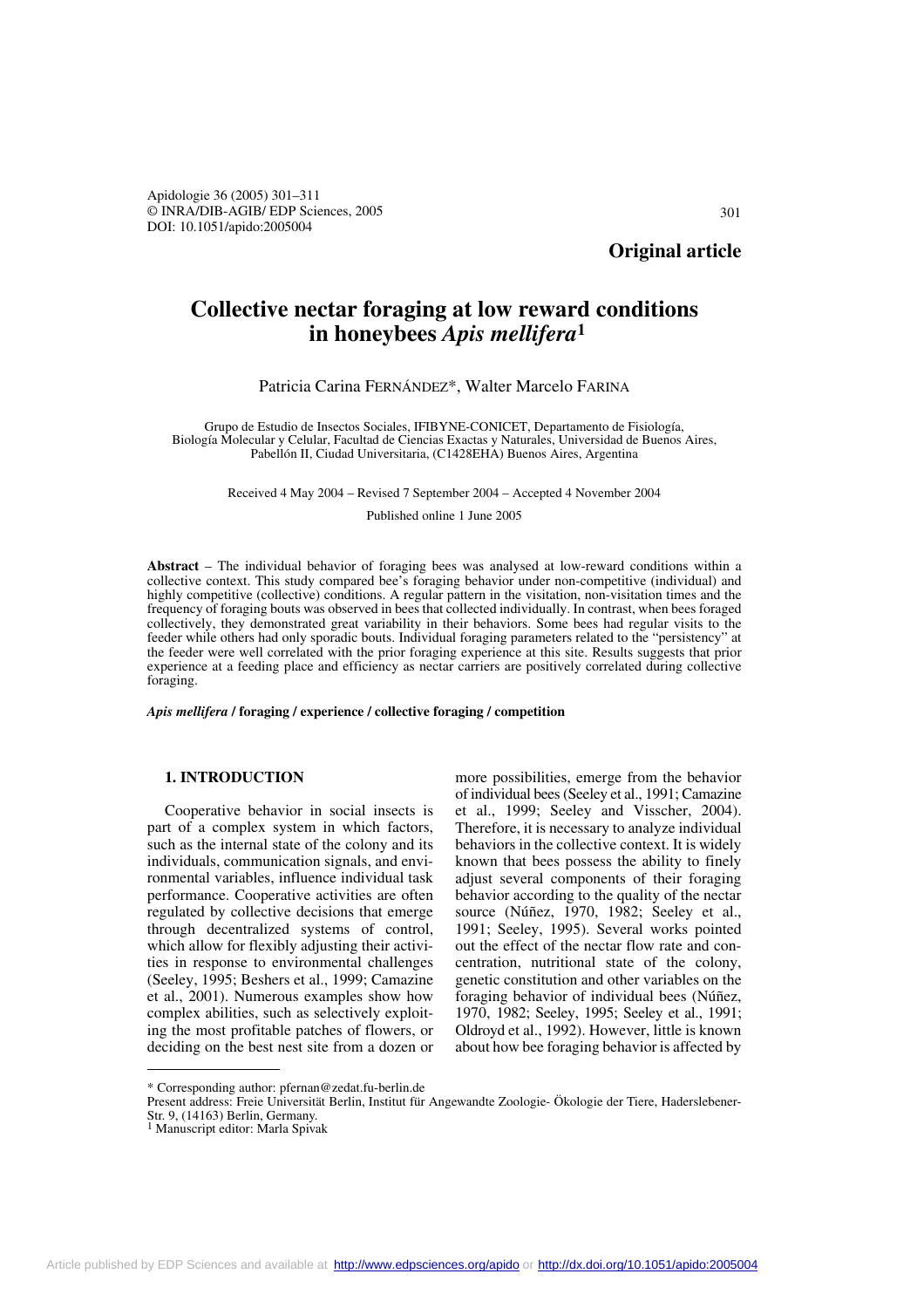the presence of other foragers at the food source. This variable could be relevant because it was shown that the spatial foraging pattern in bumblebees is determined, in part, by the presence of other bumblebees foraging simultaneously (Thomson et al., 1987; Makino and Sakai, 2004). Thus, this study examines individual behaviors when several honeybees forage together at a food source.

Nectar is produced in flowers at very low and variable rates and it is offered patchily in the field (Núñez, 1977; Vogel, 1983; Zimmerman, 1981). The abundance and distribution of this resource can vary both in space and time, as a result not only of the plant production rate but also of the foraging activity itself (Pleasants and Zimmerman, 1979, 1983; Zimmerman, 1981). At the same time, the foraging activity of the pollinators is directly affected by nectar availability. This situation can be simulated experimentally by using rate-feeders that deliver sugar solution at low rates (i.e. below the maximal bee's ingestion rate, Núñez, 1971a, b, 1982). Under these conditions, after the discovery of the food source by a bee, and as soon as the first recruits arrive, a foraging team is built up and a number of nestmates compete to collect the sucrose solution delivered (Núñez, 1973). Since more foragers are now involved, the reward offered is partitioned between the members of the foraging team. Thus, each bee returns to the hive with lower crop loads than under individual foraging conditions, decreasing the number of recruited bees at the feeder and their recruitment activity thereafter (Núñez, 1973). The goal of this study was to compare bee's foraging behavior under non-competitive (individual) and highly competitive (collective) foraging conditions. We also describe the first steps in the build up of a foraging team and the individual behavior of each of its members during the process.

Since a team of foragers may exploit the same food source on successive days, we registered the individual behaviors of the team members over different experimental days. This experimental situation led to having bees with different levels of experience at the ratefeeder each day. Since it was suggested that foraging experience influences individual and collective foraging patterns (von Frisch, 1967; Free, 1967; Dukas and Visscher, 1994; Gil and Farina, 2002), we also correlated parameters of the bee's individual behavior with the number of previous times that each forager had been exploiting the rate-feeder.

## **2. MATERIALS AND METHODS**

Experiments were performed at the experimental field of the University of Buenos Aires (34º 32' S, 58º 26' W) from March to April 1999 and March 2001 when natural nectar sources were scarce. Experiments were conducted during this period to minimize competition with natural flowers. A colony consisting of a queen, brood and approximately 4000 workers of European bees (hybrid descendants of *Apis mellifera ligustica* bees) was located in a two-frame observation hive (see von Frisch, 1967).

## **2.1. Procedure**

Approximately 40 bees were trained to collect scented sugar solution (80 µL almond essence per liter) at a rate-feeder located 160 m from the observation hive. Trained bees were individually labeled with a colored and numbered tag on the thorax. The rate-feeder had a single opening of 0.5-cm diameter connected by a capillary tube to a pumping system that delivered 1.8 M sucrose solution at a constant flow rate of 5.5 uL/min. The feeder (henceforth: ratefeeder) allowed control of the solution flow rate, and is described in detail elsewhere (Núñez, 1971a). Scented solutions were used both during training and assay. The observation period took place between 1030 h and 1230 h in the morning and 1500 h and 1700 h in the afternoon. Assays always began with a single bee at the food source (henceforth: pioneer bee) while the others stayed in the hive. As soon as the pioneer bee found the reward at the rate-feeder, it returned to the colony and recruited hive-mates. The hive-mates that arrived and landed at the feeding platform were captured or allowed to forage freely leading to an open or closed loop condition respectively (see below). We defined these bees as "incoming bees". Open and closed loop conditions allowed us to control the avoidance or promotion of competition for resources, respectively, among employed foragers. We recorded each of the incoming bees that visited the feeder during a one-minute period throughout the 2-hours observation period to identify the employed bee, its time spent at the feeder and the group size at each recorded period. Unlabeled incoming bees were immediately marked with a spot of paint verifying their presence inside the observation hive in their next hive-stay. From the next day on, they were defined as bees that were familiar with the feeder (labeled bees). Therefore, the same labeled bee could be counted more than once during the season.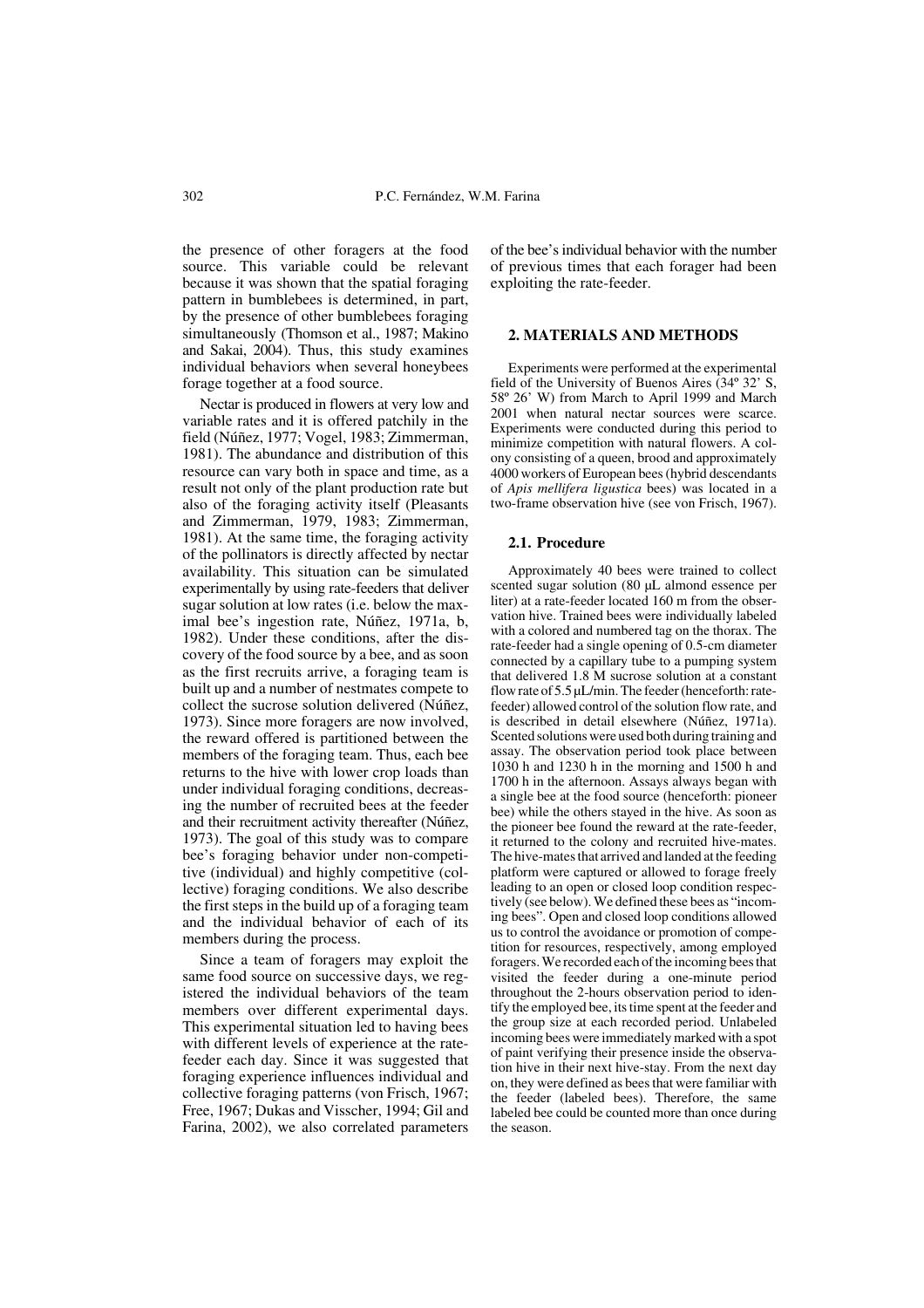**Table I.** Reward programs offered at the rate-feeder. All of them offered sucrose solution at a constant flow rate of  $5.5 \mu L/min$  along a 2-hour observation period. N = number of observation periods.

| <b>REWARD PROGRAM</b>     |                                                                                              |                                                                                                                                                     |                                                                                                                 |  |  |  |  |  |
|---------------------------|----------------------------------------------------------------------------------------------|-----------------------------------------------------------------------------------------------------------------------------------------------------|-----------------------------------------------------------------------------------------------------------------|--|--|--|--|--|
|                           | A                                                                                            | B                                                                                                                                                   | $\mathbf C$                                                                                                     |  |  |  |  |  |
|                           | $N = 4$                                                                                      | $N = 11$                                                                                                                                            | $N = 8$                                                                                                         |  |  |  |  |  |
| Experimental<br>condition | <b>Closed loop</b><br>Incoming bees freely visit<br>the rate-feeder (collective<br>foraging) | Open loop<br>Incoming bees were captured, only<br>a single forager exploits the feeder<br>(individual foraging)                                     | Open loop<br>Incoming bees were captured, only<br>a single forager exploits the feeder<br>(individual foraging) |  |  |  |  |  |
| Reward<br>offered         | <b>Continuous</b><br>the observation period                                                  | <b>Discontinuous</b><br>Sucrose solution is offered Sucrose solution is offered only<br>without interruption during in presence of the foraging bee | <b>Continuous</b><br>Sucrose solution is offered without<br>interruption during the observation<br>period       |  |  |  |  |  |

## **2.2. Experimental series**

# *2.2.1. First series: Behavioral responses during individual and collective foraging*

This series was designed to study the behaviors at the food source under open and closed-loop reward conditions (individual and collective foraging conditions, respectively). To analyze how a foraging team is built up when it exploits a rate-feeder, reward programs were offered at closed loop conditions (Tab. I, Program A). The rate-feeder offered a 1.8 M sucrose solution at a continuous flow rate of 5.5 µL/min and incoming bees were allowed to freely visit it. Since the food source had a small and single opening and offered a low reward rate, resource competition and physical interference among bees of a foraging team occurred.

To compare collective foraging under Program A with individual foraging, we offered 2 additional experimental reward programs, Programs B and C, under open loop conditions (Tab. I). In these programs we selected one bee for the measurements (henceforth: single forager) while all of the incoming bees were caged. The selected bee was allowed to freely visit the rate-feeder, which offered sucrose solution 1.8 M at a flow rate of 5.5 µL/min. Its foraging activity was recorded during a 2-hour observation period. In Program B reward, the rate-feeder was switched off between feeding visits leading to a discontinuous reward rate. This procedure simulated competition because the single bee did not find accumulated sucrose solution between

feeding-visits. In Program C reward, sucrose solution was delivered without interruptions along the 2-hours experimental period (i.e. allowing the accumulation of sucrose solution between feeding visits). During this procedure there was no competition for the resource even when the forager was absent from the rate-feeder. Since there were not a fixed number of labeled bees along the 2-months experimental period, reward programs were assigned alternately every day.

## *2.2.2. Second series: Individual behavior during collective foraging*

This series was designed to study in detail the behavior of individual bees during collective foraging (Program A). It was performed in 2001 and only the A reward program was offered (see Tab. I). First, we quantified the number of previous foraging periods performed by each bee that arrived at the ratefeeder. To do this, the rate-feeder was switched on mornings and afternoons during a 2-hour period (henceforth: 2-hour foraging periods), and incoming bees were allowed to visit it freely. In each of these 2-hour foraging periods, the identity of the employed bees was registered. The apparatus was never switched on in the absence of the experimenter to control of the number of foragers and to identify all of the bees that were allowed access to the ratefeeder each day. Program A reward was offered 12 times within a 1-month experimental period in 2-hour foraging periods. The behavior of the foragers employed at the food source was video recorded by Panasonic Video Camera H 9000 and then analyzed by reproducing it in a Panasonic Video recorder AG-7355.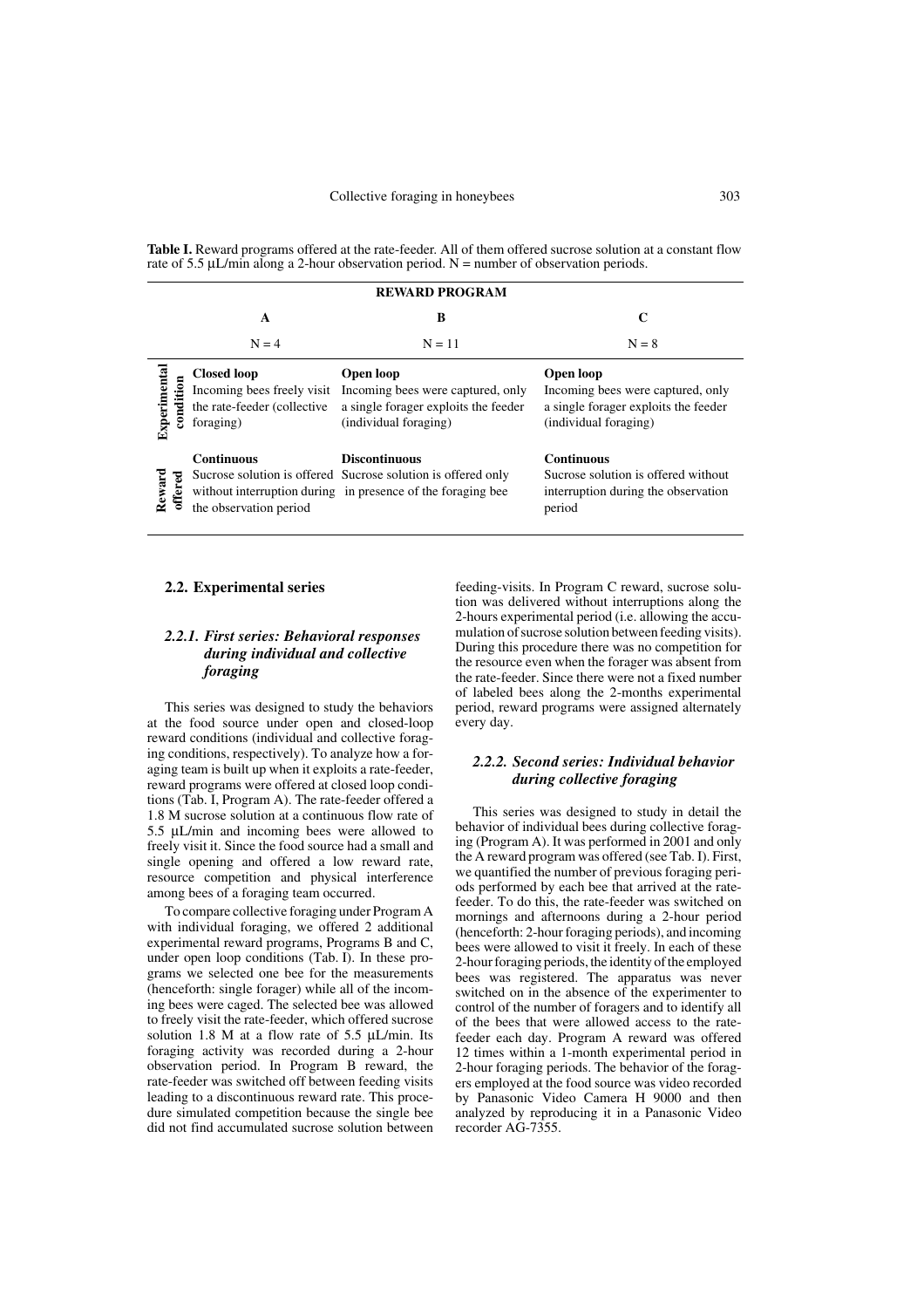## **2.3. Measurements**

#### *2.3.1. First series of experiments*

For each labeled employed forager the following behavioral variables were measured at the ratefeeder:

Visitation time, in min, defined as the time the forager spent at the rate-feeder between two consecutive stays in the hive. During this time bees could fly up leaving the feeder and immediately return to feed or stay put (feeding or waiting) until returning to the hive.

Non-visitation time, in min, defined as the time elapsed between 2 successive visits.

Total foraging time, in min, defined as the time elapsed since the first arrival of the forager until the end of the observation period (total visitation + nonvisitation times). In the case of bees at single foraging (open loop conditions), the total foraging time coincided with the duration of the observation period.

Time at the rate feeder, in percentage, defined as the sum of time spent by a forager at the rate-feeder (on and around it) during all of its visits divided by total foraging time x 100.

Frequency of visits, in number of visits per hour, for each bee was calculated as the number of visits performed during the observation period divided by its total foraging time.

#### *2.3.2. Second series of experiments*

For the second series, we measured other variables in addition to the variables previously mentioned for the first series of experiments, to analyze the individual behavior of the bees at collective foraging. We registered:

Previous Foraging Periods, defined as the number of previous 2-hour foraging periods in which each bee had been foraging at the rate-feeder before arriving in an observation period.

Feeding Index, measured for the first ten minutes of the first visit for each bee, calculated as the drinking time in minutes (i.e. the time the bee had its proboscis in contact with the sugar solution) divided by the measured period (10 min). In the case a bee spent less than ten minutes during its first visit, the drinking time was divided by the duration of the visit. This variable determined the relative time during which the foraging bee effectively contacted the sucrose solution during the measured period. A value of feeding index  $= 1$ , meant that bees contacted the sucrose solution without interruptions during this period. A value of feeding index  $= 0$ , meant that bees did not contact the solution during the measured period, although it could be contacted later. Because the food source had a small single opening, no more than four bees could feed simultaneously. Therefore, when more than four bees were foraging together they had to alternate in order to drink.

Bees at Arrival, defined as the number of foragers simultaneously exploiting the rate-feeder when an incoming bee arrived there. It was defined only for the first minute of the first visit of each incoming bee. When arriving at the rate feeder, each incoming bee was able to contact the sucrose solution immediately or would have to wait depending on the number of simultaneously feeding foragers.

#### **2.4. Statistical analysis**

In the first series of experiments, the sample size was 23 observation periods and 50 foraging bees (11 and 8 individual bees from Programs B and C respectively, and 31 total incoming bees from 4 observation periods in Program A). Data were analyzed by means of Kruskal-Wallis rank analysis (Zar, 1984). In the second series of experiments, sample size was 12 observation periods and 137 foraging bees. Data were analyzed by means of Kruskal-Wallis, Dunn contrasts and Mann-Whitney U test (Zar, 1984). Correlations were performed by means of Pearson correlation matrices (131 data for frequency of visits and time at the food source or 45 in the case of feeding index).

#### **3. RESULTS**

### **3.1. Behavioral responses during individual and collective foraging**

A regular pattern in the foraging-related variables (i.e. visits, non-visit times and frequency of foraging visits) was observed under open loop conditions (B and C reward programs, Tab. II). In contrast, bees foraging under closed loop conditions displayed a great variability in these variables (Program A, Tab. II and Fig. 1), as shown by the large standard deviation values for all the variables measured for Program A only (Tab. II; Bartlett test, *P* < 0.0001). By focusing on each employed bee from a group, it was observed that as soon as more bees arrived at the feeder, their visitation time along the observation period increased (Fig. 1); while the number of foragers simultaneously exploiting the rate-feeder ranged from 2 to 5 bees (mode values).

To examine individual foraging patterns under both closed and open loop conditions,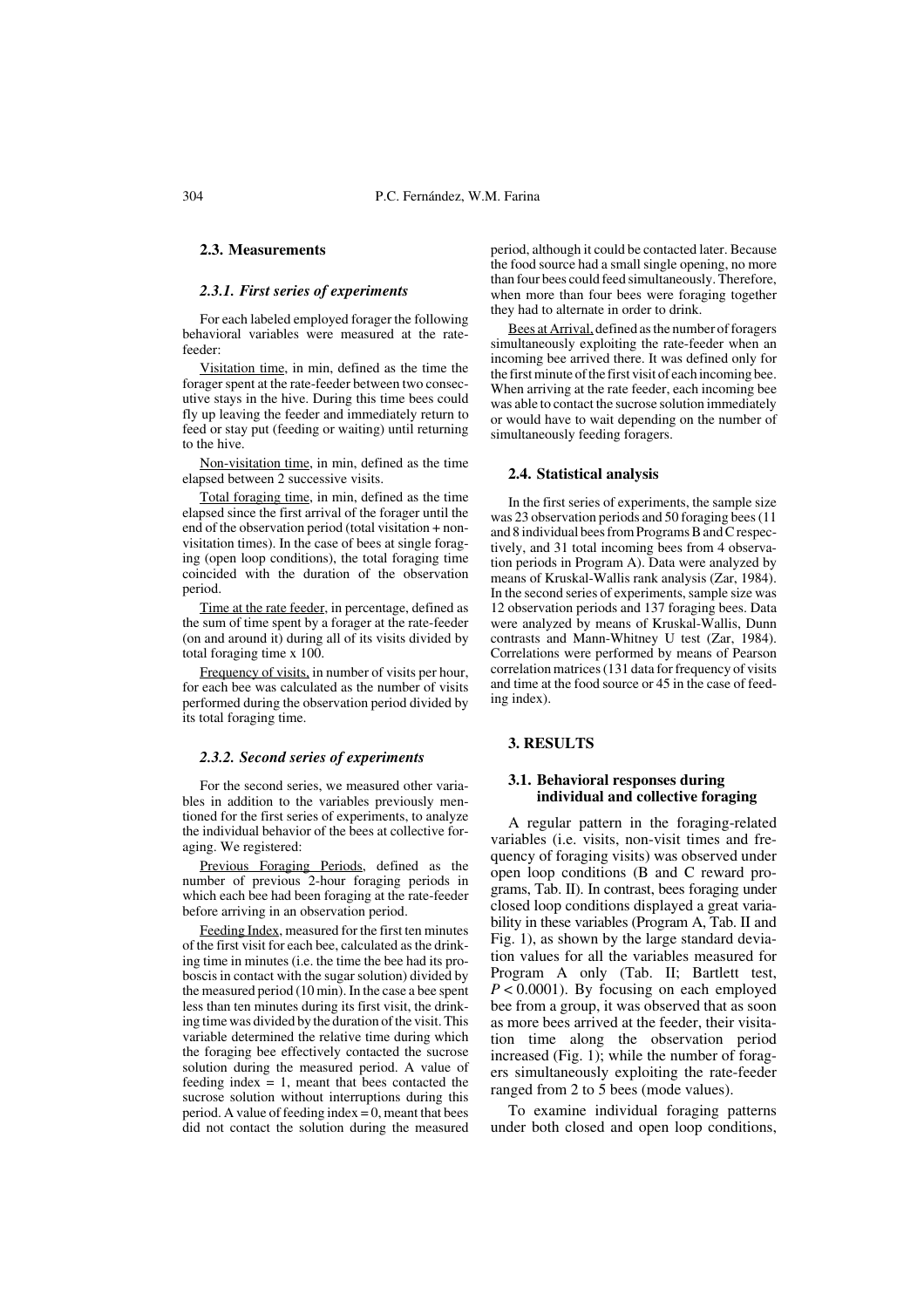

**Observation period (min)** 

**Figure 1.** Visitation and non-visitation times during collective foraging under closed loop conditions (Program A). The behavior of each bee at the rate-feeder is shown along the observation period. Each graph shows the performance of a foraging team. "Pioneer bee" is the first forager visiting the rate-feeder during the observation period. "Bee 2", "bee 3" and so on, are the incoming bees according to the time of arrival. For each bee, visitation times are indicated by the size of the horizontal black bars and the space between them represent the non-visitation times.

**Table II.** Visitation, non-visitation times, and frequency of foraging visits (means  $\pm$  standard deviation) from bees collecting under different reward programs and experimental conditions: A (closed loop), B (open loop-discontinuous reward rate) and C (open loop-continuous reward rate).

|                                                |                 | <b>REWARD PROGRAM</b> |               |
|------------------------------------------------|-----------------|-----------------------|---------------|
|                                                | A               | В                     | C             |
| Visitation time (min)#                         | $16.5 \pm 12.9$ | $9.1 \pm 0.3$         | $5.9 \pm 0.5$ |
| Non-visitation time $(min)$ £                  | $16.1 \pm 22$   | $3.8 \pm 0.4$         | $3.4 \pm 0.1$ |
| Time at the rate-feeder $(\%)^*$               | $59 \pm 30$     | $73 \pm 3$            | $65 \pm 3$    |
| Frequency of visits (cycles/<br>hour) $\angle$ | $2.9 \pm 2.4$   | $4.8 \pm 0.5$         | $6.7 \pm 0.9$ |

Bartlett test for homogeneity of variances  $\# \text{Chi}_{(2)}^2 = 60, P < 0.0001;$ 

£ Chi<sup>2</sup> (2)= 97, *P* < 0.0001; \* Chi<sup>2</sup> (2)= 17, *P* < 0.0001;

$$
\text{F Chi}_{(2)}^{(2)-17,1} < 0.0001, \\ \text{F Chi}_{(2)}^{2=32, P} < 0.0001.
$$

Kruskal-Wallis Test #  $H_{(2)} = 10.1$ ,  $P < 0.01$ ; Dunn contrasts: A vs. C,  $P < 0.01$ ;

£  $H_{(2)} = 17.2$ ,  $P < 0.0001$ ; Dunn contrasts: in all cases,  $P < 0.05$ ;

\*
$$
H_{(2)} = 1.30, P = 0.51;
$$

 $\mathbb{H}_{(2)} = 23.9, P < 0.0001$ ; Dunn contrasts: A vs. B and A vs. C,  $P < 0.01$ .

we analyzed the frequency of visits as a function of the time invested at the rate-feeder for each foraging bee exposed to the different reward programs (Fig. 2). The analysis showed that the frequency of visits increased with the decrement of competition at the food source (see also Tab. II, Kruskal–Wallis, *P* < 0.0001). Clearly, bees from Program C (no competition) showed the highest frequency of visits (and the shortest visitation time, see Tab. II)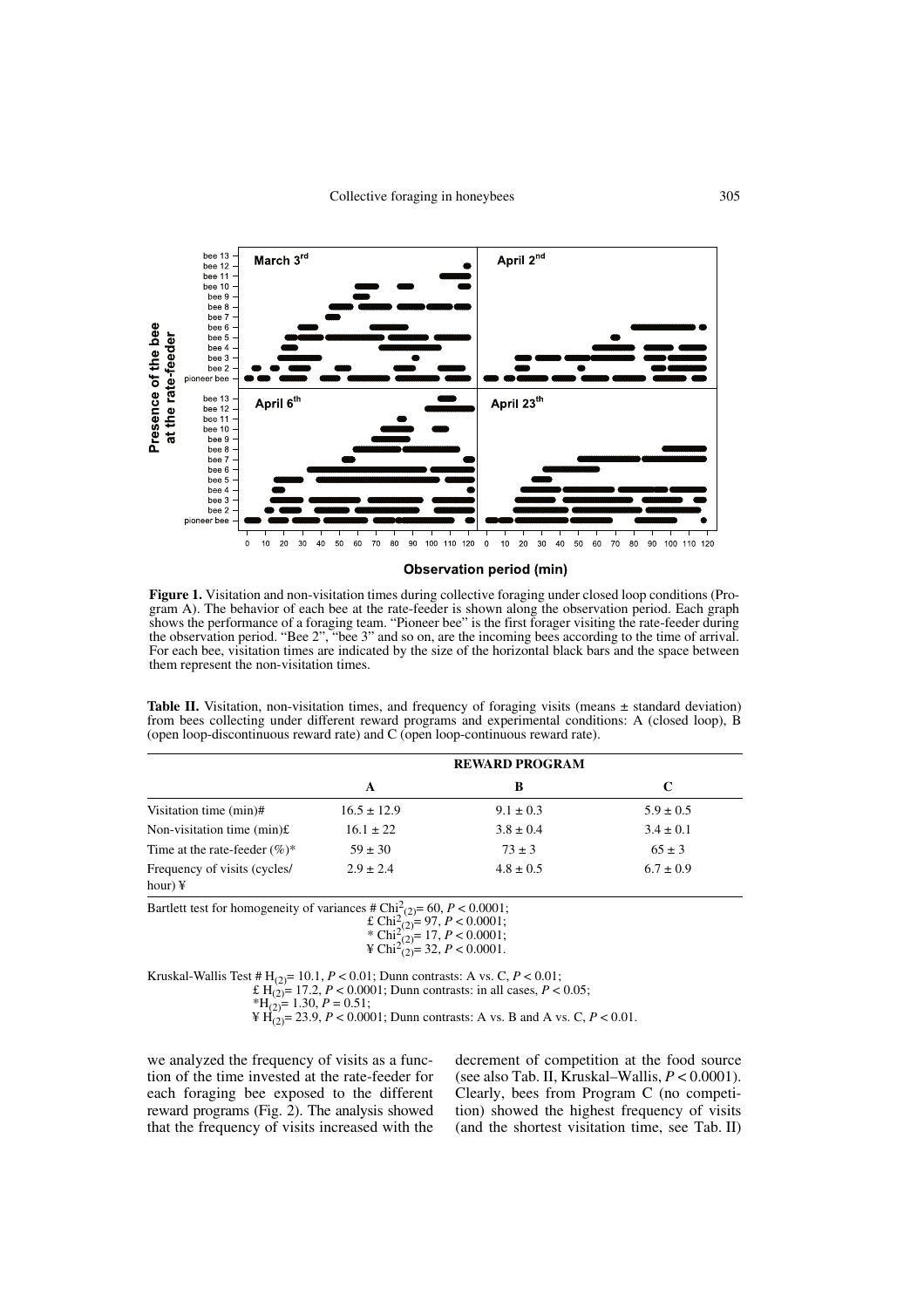

**Figure 2.** Frequency of foraging visits (events/hour) as a function of the time at the rate-feeder (in relative units, %) for each forager. White symbols, bees from Program A: crossed-squares for *pioneers*, circles for *non-pioneers* and triangles for *non-returning bees*. Black squares, single bees from Program B. Black triangles, single bees from Program C. For statistical analysis see Table II.  $N = 23$  observation periods,  $n = 50$  bees.

followed by bees from Program B, which is reasonable because the bees from Program C found accumulated solution between visits. The mean time invested at the rate-feeder showed no significant differences (Fig. 2 and Tab. II, Kruskal–Wallis, *P* = 0.51). In both programs under open loop conditions (i.e. individual foraging), bees spent around 70% of their foraging time (i.e. around 90 min. of the 2-hour observation period) at the rate feeder. Under collective foraging conditions, a qualitative analysis showed that pioneers reached the highest frequency of visits compared with the rest of the group. They invested approx. 70% of their foraging time at the rate feeder. Moreover, approximately 13% of the incoming bees corresponded to "non-returning bees", which spent more than 90% of their foraging time off the rate-feeder, most probably at the hive. The behavior of non-pioneer bees was the most heterogeneous, with a portion of bees spending most of their time at the food source and the rest performing sporadic visits. This suggests that the interaction (i.e. competition) among bees employed at the food source strongly affected the individual behavior: while some bees increased their time at the food source, others increased their non-visitation time, and intermediate behaviors. From these results different kinds of employed bees were categorized according to their behavior while foraging in-group: (1) Pioneers, the first bee arrived at the rate feeder during the observation period, (2) Non-pioneers, defined as the incoming bees that landed after the pioneer but continued visiting the feeder during the observation period, and (3) Non-returning bees, bees that only made one visit within the first hour and did not return during the observation period. Bees that made only one visit within the second hour, and did not return to the food source until the end of the observation period were not considered for the subsequent analysis. This categorization was used for the analysis of the second experimental series.

#### **3.2. Individual behavior during collective foraging**

During the second experimental series, bees also showed great variability in their visitation and non-visitation times and in their frequency of visits, similar to the previous Program A reward (data not shown). The mode value was around 7 bees. Differences in the number of Bees at Arrival were not significant between non-pioneer and non-returning bees, while pioneers per definition always began to forage alone (Tab. III, Mann-Whitney, NS). In this case, only 8 of 12 observation periods began with a single employed forager (the rest began with 2 or 3 of them). We therefore defined only 8 pioneers. The frequency of visits and time at the rate feeder reached the highest values for pioneers, intermediate for non-pioneers and the lowest for non-returning bees (Tab. III). Pioneer bees performed more Previous Foraging Periods before the experimental series than the rest of the group, followed by non-pioneers and finally non-returning bees (Tab. III). Moreover, the number of Previous Foraging Periods performed well correlated with the time at the rate feeder, but not with the frequency of visits (Tab. IV). The feeding index varied between 0.94–1 for pioneers, 0– 0.89 for non-pioneers and 0–0.07 for nonreturning bees. These results indicated that pioneer bees were able to contact the sucrose solution immediately after arriving at the rate feeder, while non-returning bees did not (at least during the first 10 min of foraging). The feeding index also showed a greater range of values for non-pioneer bees, in comparison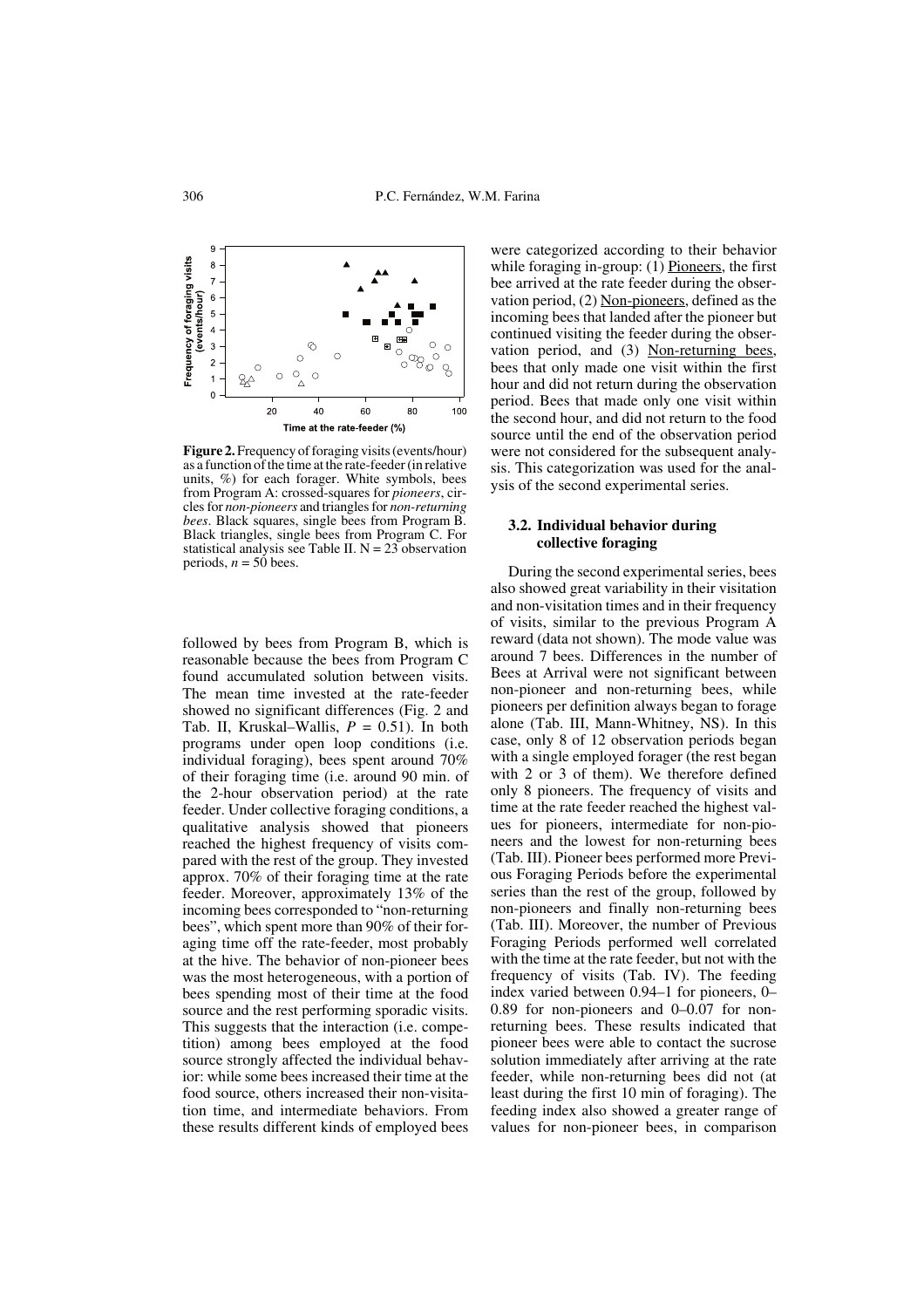**Table III.** Foraging-related variables comparing pioneers, non-pioneers and non-returning bees of Program A. *n* number of bees.

| <b>Forager categories</b>         | <b>Pioneers</b> | <b>Non-pioneers</b> | Non-returning  |
|-----------------------------------|-----------------|---------------------|----------------|
| <b>Bees at Arrival #</b>          | $\Omega$        | $5.5 \pm 0.3$       | $6.6 \pm 1$    |
|                                   | $(n = 8)$       | $(n = 114)$         | $(n = 15)$     |
| <b>Frequency of Visits ¥</b>      | $2.7 \pm 0.18$  | $1.8 \pm 0.05$      | $0.7 \pm 0.03$ |
| (foraging visits/hour)            | $(n = 8)$       | $(n = 113)$         | $(n = 15)$     |
| Time at the rate-feeder $(\% )$   | $84 \pm 1$      | $67 \pm 2$          | $7 \pm 1$      |
|                                   | $(n = 8)$       | $(n = 114)$         | $(n = 15)$     |
| <b>Previous Foraging Periods*</b> | $8.4 \pm 1.5$   | $6.5 \pm 0.4$       | $2.3 \pm 0.3$  |
|                                   | $(n = 8)$       | $(n = 112)$         | $(n = 15)$     |

# Mann-Whitney U test between non-pioneers and non-returning bees:  $U_2 = 715.5$ ,  $P = 0.3$ ;

¥ Kruskal-Wallis: H2= 53.8, *P* < 0.00001;

§ Kruskal-Wallis: H2= 40.1, *P* < 0.00001;

\* Kruskal-Wallis:  $H_2 = 21.5$ ,  $P < 0.00001$ .

**Table IV.** Pearson correlations among foraging-related variables: Previous Foraging Periods, Frequency of Visits, Time at the rate-feeder and Feeding Index.  $r =$  correlation coefficient,  $P =$  significance level,  $n =$ number of bees.

|                                  |   |          | Frequency of Visits Time at the rate-feeder $(\%)$ | <b>Feeding Index</b> |
|----------------------------------|---|----------|----------------------------------------------------|----------------------|
| <b>Previous Foraging Periods</b> | r | $-0.083$ | 0.510                                              | 0.691                |
| $n = 132$                        |   | 0.933    | 0.003                                              | 0.001                |
| <b>Feeding Index</b>             |   | 0.880    | 0.932                                              |                      |
| $n = 4.5$                        |   | < 0.0001 | < 0.0001                                           |                      |

with pioneers or non-returning bees. Although the Feeding Index was calculated only for the first 10 minutes of the first visit for each bee, we observed a significant correlation with time at the rate feeder, frequency of visits and number of Previous Foraging Periods (Pearson correlation test, *P* < 0.001, Tab. IV). As a whole, these results suggest that bees that had more Previous Foraging Periods contacted the sucrose solution for more time and had higher frequency of visits at the rate feeder.

## **4. DISCUSSION**

Bees foraging alone performed regular visits to the rate-feeder. This result was expected since it is known that visitation time depends greatly on the reward conditions at the food source (i.e. flow rate and concentration of the sucrose solution offered, Núñez, 1982; von Frisch, 1967). A different situation was observed among bees foraging collectively: the increasing number of foragers that exploited the

feeder throughout the time decreased the reward conditions found by each of the individual bees collected at the feeder, and increased the physical interactions among employed bees, which led to an increase in the intraspecific competition for the resource exploited. Thus, the appearance of interactions among workers was well correlated with the diversity of the individual foraging patterns observed in the group. A similar situation was observed under natural conditions. von Frisch (1967) observed that a decrease in nectar production of flowers led to different responses within a team of foragers: some of them continued foraging, others spent more time at the hive and others followed dances for more profitable-food sources or looked for alternative ones. A diversification of the foraging patterns was also observed in stingless bees *Mellipona fasciata,* especially when collecting at food sources of low profitability (Biesmeijer and Ermers, 1999), and in bumblebees as a consequence of competition (Heinrich, 1979). As a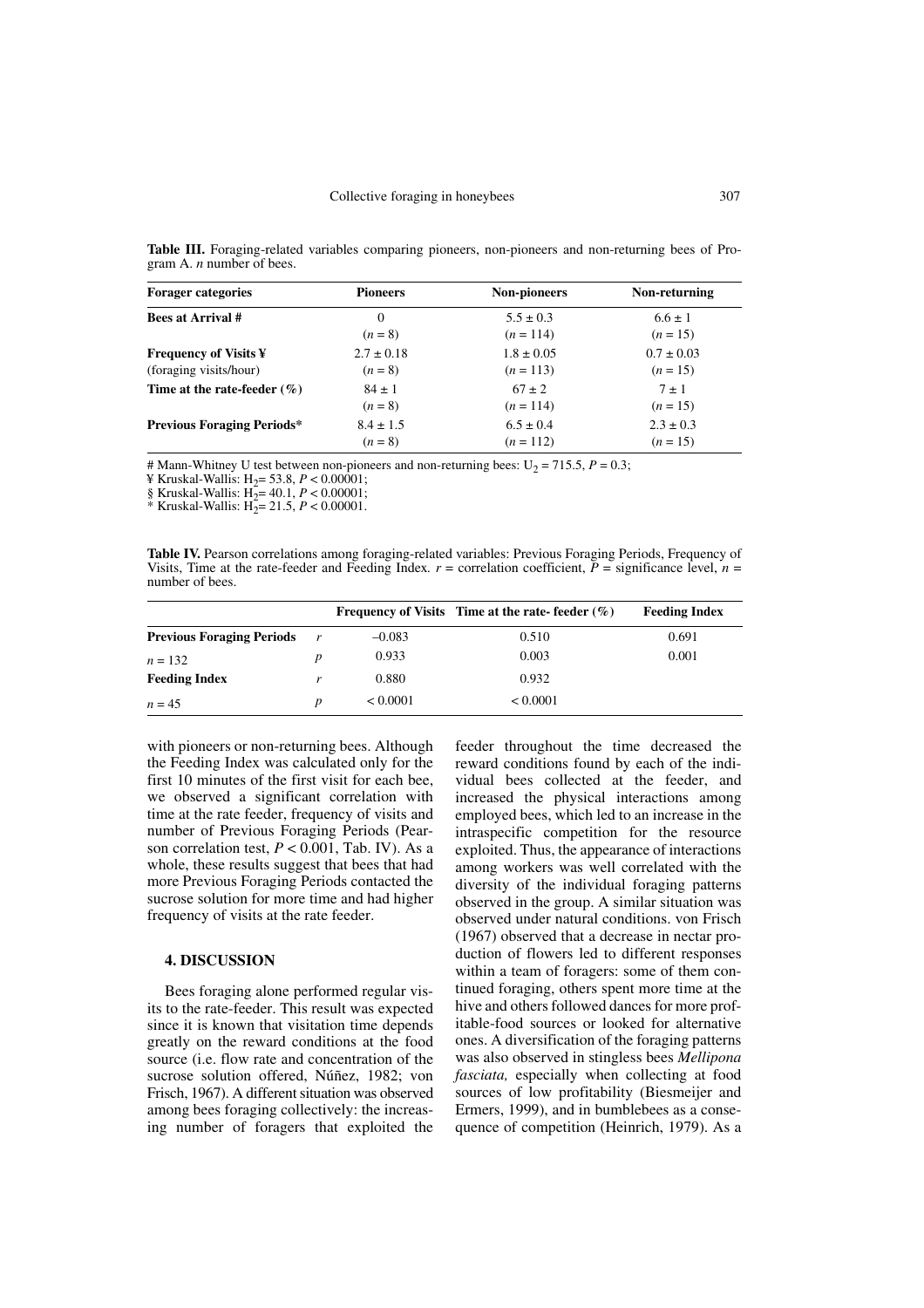whole, these results suggest that when the profitability of the food source diminishes as a consequence of the decrease in the nectar flow or the increase in the intraspecific competition, interindividual differences in behavioral foraging patterns appear. This assumption matches the notion that bees sampling poor flowers increase their flight distances or quit, while bees sampling rich ones exhibit local searches (Heinrich, 1979; Thomson et al., 1982; Keasar et al., 1996).

The number of Previous Foraging Periods was one of the behavioral parameters that was best correlated with the observed foraging patterns. Although we did not control the experience of each bee from the beginning of their foraging life, we assumed that the number of Previous Foraging Periods correlated positively with the foraging experience at the experimental feeder. Following this assumption, it seems that the foraging experience of a bee at a food source affected the bee's individual behavioral response: when a group of foragers exploited a food source, pioneers were the bees with most experience at the feeder, followed by non-pioneers and finally non-returning bees. Pioneer bees tended to persist more in the searching for food at the feeding place, a situation observed by their high values of Feeding Index and time invested at the feeder. von Frisch (1967) proposed that the strength of the floral constancy (the capacity of bees to bias their foraging activity in a particular floral species) differs between individuals. Our data additionally suggest that foraging experience at a particular food source could be the factor that directly affects the persistency of collecting food at this feeding site. This suggestion is supported by observations by Free (1967), who pointed out that experienced bees become conditioned to color and odor of flowers and (often) return to only a small area within an agricultural crop on successive trips, even during different days, which increases their efficiency when searching a food source. Similarly, once bumblebees have established a particular flight path through a stand of flowers, they will persistently follow that path despite changes in the arrangement of the flowers (Thomson, 1996). It was further suggested that long term experience strongly influence flight distances (Keasar et al., 1996; Capaldi et al., 2000). In addition, differences were found in the level of

recruitment depending on prior foraging experience. Gil and Farina (2002) showed that temporally inactive foragers need fewer social interactions within the hive to be reactivated at a known food source if they have already visited this site several times.

During collective foraging, we observed a high range of variation for the Feeding Index (from 0 to 1), which suggests that each bee contacted the sucrose solution differently. Consequently, although bees collected together at the same food source, intake rates and final crop loads could vary from one bee to another. It would depend on the time contacting the sucrose solution and the time spent at the food source. Therefore, the differences found among individual foraging patterns could emerge from differences in the intake rates perceived and crop loads ingested by each employed bee. Higher nectar volumes per time could be attained by the most experienced foragers (i.e. pioneers), which have learned how to handle the flower and to obtain the food achieving higher efficiency as nectar carriers under known foraging conditions. This suggestion is supported by findings from Dukas and Visscher (1994) who observed that under natural conditions, most experienced bees arrived to the hive from the food source with higher crop loads. Lower nectar volumes per time could be attained by non-returning and non-pioneers bees. This assumption matches the idea that bees sampling poor flowers go elsewhere or quit, as was shown in bees and bumblebees that move a larger distance after receiving a small reward or no reward at all (Heinrich, 1979; Waddington, 1980; Thomson et al., 1982; Keasar et al., 1996).

The high diversity of behavioral patterns observed could be advantageous not only for the foraging team, but also for the colony as a whole. Pioneer bees would behave as food carriers facilitated by their foraging experience at their food source. Non-returning bees or those bees that performed sporadic visits could invest higher times at the hive, enhancing the possibility of being recruited to other food sources while they monitor the possibility of an increase in profitability of known food sources (Núñez, 1982). As an example, it was observed the same bee behaving as a "nonreturning" during its first two Previous Foraging Periods at the rate feeder belonged to "pioneer"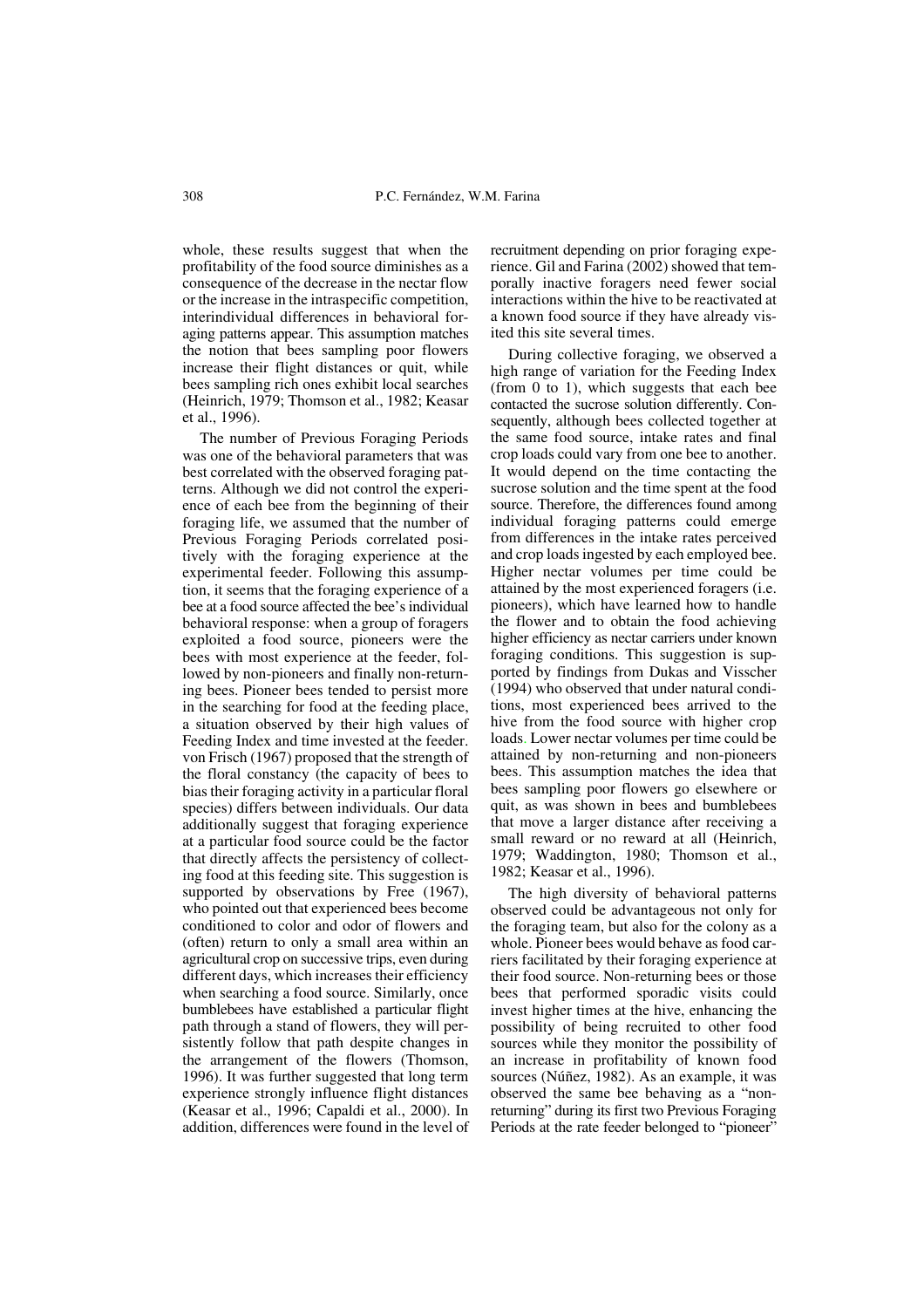after ten Previous Foraging Periods. This observation indicates that some non-returning bees performed long pauses in the colony but did not definitively abandon the food source, and according to an increase in their foraging experience at the site, they changed their foraging pattern while collecting in a group. Finally, several non-pioneer bees invested a high percentage of time at the food source but also had high exploratory activity, which meant that they did not search for sucrose solution only at the rate feeder, but explored around the feeding platform (Fernández, personal observation). This behavior is relevant for foraging teams because it enhances the possibility of discovering new resource opportunities near known food sources (Núñez, 1977). Similarly, some bumblebees following foraging routes occasionally sample other plants, if those prove rewarding they are more likely to be visited on subsequent pass (Thomson et al., 1982, 1987).

In summary, during collective foraging employed bees interfered with one another at the food source. This interference affected individual foraging behaviors that would be modulated by the previous foraging experience of each individual. Most experienced bees could access the food more readily, attaining higher intake rates and greater crop loads, which in turn would lead to a high persistence at the food source and a high efficiency as carriers of nectar at the hive. Less experienced bees would attain lower crop loads spending more time at the hive, which would enhance the possibility of being recruited to more profitable food sources. Therefore, by means of different behavioral patterns performed by the members of the same foraging team, honeybee hives may improve their foraging efficiency, which may allow more flexibility during the collective resource exploitation according to the nectar availability currently presents.

#### **ACKNOWLEDGEMENTS**

We are deeply indebted to J.A. Núñez and R.J. De Marco for valuable comments and suggestions throughout the study. This study was partially supported by funds from ANPCYT to WMF and Fundación Antorchas, University of Buenos Aires and CONICET to both authors. The present study complies with the current laws of the state country in which experiments were performed.

**Résumé** – **Butinage collectif de nectar par l'Abeille domestique (***Apis mellifera)* **en conditions de faible récompense.** Le comportement de coopération chez les insectes sociaux fait partie d'un système complexe dans lequel des facteurs tels que l'état interne de la colonie et de ses individus, les signaux de communication et les variables du milieu influencent, parmi d'autres, la performance des tâches individuelles. Cela conduit à analyser le comportement individuel dans le contexte collectif. Lorsqu'un groupe d'abeilles exploite simultanément une source de nourriture de faible récompense, les butineuses doivent entrer en compétition pour obtenir la ressource. Le but de cette étude est de comparer le comportement de butinage des abeilles dans des conditions de non compétition (butinage individuel) et de forte compétition (butinage collectif). Nous avons axé notre étude durant la période de temps pendant laquelle une abeille individuelle commence à récolter de la nourriture jusqu'au moment où un groupe de butinage est formé. Les abeilles butinaient une solution de saccharose à 1,8 M délivrée à un débit de 5,5 µL/min à travers une ouverture unique, ce qui créait une situation de compétition pour l'accès à la nourriture. Le comportement de ces abeilles butinant en groupe a été comparé à celui des abeilles qui exploitaient le même nourrisseur mais individuellement (Tab. I). Un schéma régulier dans la visite, dans les périodes de non visite et dans la fréquence des périodes de visite a été observé chez les abeilles qui butinaient individuellement (voir l'écart-type dans le Tab. II). Cette réponse était indépendante du fait que le programme de récompense sur le nourrisseur soit ou non continu (c'est-à-dire que le nourrisseur délivre la solution seulement en présence de butineuses ou même en leur absence). Lorsque les abeilles butinaient en groupe, elles présentaient une grande variabilité dans leur comportement (voir l'écart-type dans le Tab. II). Certaines abeilles effectuaient des visites régulières au nourrisseur, tandis que d'autres ne venaient que sporadiquement (Figs. 1 et 2). Les abeilles qui avaient un schéma temporel le plus régulier étaient celles qui arrivaient les premières sur le nourrisseur (les « pionnières ») et elles passaient plus de temps à ingérer la solution. Les autres abeilles présentaient soit des fréquences de visite plus faibles tout en continuant à revenir au nourrisseur (définies comme « non pionnières »), soit ne visitaient le nourrisseur qu'une seule fois au cours de la période d'observation de 2 h (définies comme « ne récidivant pas »). Ce classement, lié à la persistance du butinage, était bien corrélé avec l'expérience préalable de butinage sur le site (Tabs. III et IV). Dans l'ensemble, ces résultats suggèrent qu'en cas de butinage en groupe les abeilles les plus expérimentées obtiendront des charges plus élevés, ce qui les conduit en retour à avoir une forte persistance à la source et une efficacité élevée comme rapporteuses de nectar à la ruche.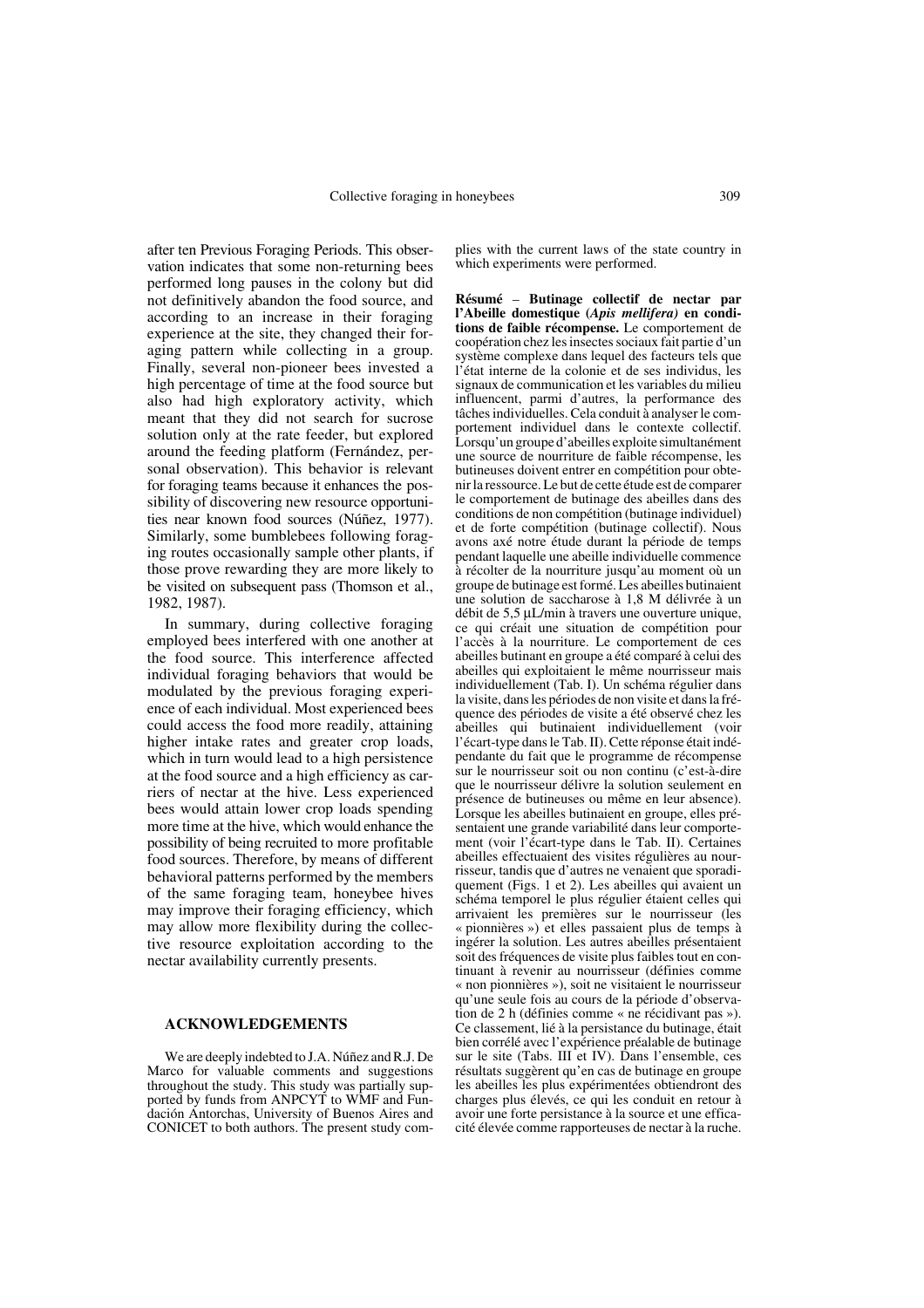Les abeilles moins expérimentées rapporteraient de plus faibles charges et passeraient plus de temps à la ruche, ce qui augmenterait leur possibilité d'être recrutées pour des sources de nourriture plus intéressantes. Les différents schémas comportementaux des individus d'une équipe de butineuses permettent donc aux colonies d'abeilles d'améliorer leur efficacité de butinage et contribuent à une plus grande flexibilité pendant l'exploitation collective d'une source de nourriture en fonction de l'offre en nectar présente à ce moment là.

#### *Apis mellifera* **/ butinage collectif / compétition / insecte expérimenté**

**Zusammenfassung** – **Sammeln in Gruppen von Honigbienen (***Apis mellifera***) unter Bedingungen niedriger Belohnung.** Kooperatives Verhalten bei sozialen Insekten ist Teil eines komplexen Systems, in dem Faktoren wie der innere Zustand der Kolonie oder seiner Einzeltiere, Kommunikationssignale und Umgebungsvariablen die individuelle Aufgabenerfüllung bestimmen. Daraus ergibt sich die Notwendigkeit, das individuelle Verhalten im Kontext des Kollektivs zu untersuchen. Wenn eine Bienengruppe gleichzeitig eine Futterquelle geringer Ergiebigkeit ausbeutet, müssen die Sammlerinnen um die Ressource wetteifern. Das Ziel dieser Untersuchung war, das Sammelverhalten von Bienen unter nicht-kompetitiven (einzeln) oder kompetitiven (in Gruppen) Bedingungen zu vergleichen. Wir konzentrierten unsere Untersuchung auf das Zeitintervall zwischen dem Beginn des Sammelns durch eine einzelne Biene und der Ausbildung einer Sammelgruppe. Die Bienen in dem Experiment sammelten 1,8 M Zuckerlösung, die mit einer Flussrate von 5,5 µL/min durch eine einzige Trinköffnung angeboten wurde. Diese Situation zwingt die Bienen zu einer Auseinandersetzung über den Zugang zur Nahrungsquelle. Das Verhalten kollektiv sammelnder Bienen wurde mit dem von einzeln sammelnden Bienen an der gleichen Futterstelle verglichen (Tab. I). Bei den einzeln sammelnden Bienen konnte ein regelmäßiges Muster des Futterquellenbesuchs, der Zeiten ohne Besuch und der Häufigkeit der Sammelereignisgruppen beobachtet werden (siehe Standardabweichung in Tab. II). Diese Verhaltensantwort war davon unabhängig, ob an der Futterstelle ein gleichmäßiges oder ungleichmäßiges Futterprogramm geboten wurde (d.h. die Futterstelle lieferte das Futter nur in Gegenwart oder sogar nur bei Abwesenheit von Sammlerinnen). Beim Sammeln in Gruppen war das Verhalten der Bienen sehr unterschiedlich (siehe Standardabweichung in Tab. II). Einige Bienen besuchten die Futterstelle mit hoher Regelmäßigkeit, während andere nur verstreute Sammelereignisgruppen (Abb. 1 und 2) ergaben. Die Bienen mit den regelmäßigsten zeitlichen Mustern waren die, die zuerst an der Sammelstelle erschienen waren ("Pioniere") und die mehr Zeit investiert hatten, um die Futterlösung aufzusaugen. Der Rest der Gruppe besuchte die Futterstelle entweder mit geringerer Häufigkeit, fuhr aber fort zu der Futterstelle zurückzukehren ("Nicht-Pioniere"), oder sie besuchten die Futterstelle innerhalb der Beobachtungszeit von 2 Stunden nur einmal ("Nichtrückkehrer"). Diese auf die Sammelbeständigkeit an der Futterstelle bezogene Einteilung korrelierte hoch mit der anfänglichen Sammelerfahrung an dieser Stelle (Tab. III und IV). Im Ganzen gesehen legen die Ergebnisse nahe, dass die erfahrensten Bienen während des Sammelns höhere Futteraufnahmeraten und Kropffüllungen erreichen, was dann wiederum zu höherer Beständigkeit an der Futterquelle und höherer Effizienz im Nektartransport zu dem Nest führt. Bienen mit geringerer Erfahrung würden geringere Kropffüllungen erreichen und längere Zeit im Nest verbringen, was dann die Wahrscheinlichkeit erhöht, dass sie zur Ausbeutung von profitableren Futterstellen rekrutiert werden. Hierdurch könnte das unterschiedliche Verhalten der Einzeltiere innerhalb von Gruppen die Sammeleffizienz von Honigbienenvölkern verbessern und zu einer höheren Flexibilität während der gemeinsamen Ausbeutung des zu einem Zeitpunkt gegebenen Nektarangebotes beitragen.

#### *Apis mellifera* **/ Honigbienen / Erfahrung / kollektives Sammeln / Konkurrenz**

#### **REFERENCES**

- Beshers S.N., Robinson G.E., Mittenthal J.E. (1999) Response thresholds and division of labor in insect colonies, in: Detrain C., Deneubourg J.L., Pasteels J.M. (Eds.), Information processing in social insects, Birkhäuser Verlag, Berlin, pp. 115–139.
- Biesmeyer J.C., Ermers M.C.W. (1999) Social foraging in stingless bees: how colonies of *Melipona Fasciata* choose among nectar sources, Behav. Ecol. Sociobiol. 46,129–140.
- Camazine S., Visscher P.K., Finley J., Vetter R.S. (1999) House-hunting by honey bee swarms: collective decisions and individual behaviors, Insectes Soc. 46, 348–360.
- Camazine S., Deneubourg J.L., Franks N.R., Sneyd J., Theraulaz G., Bonabeau E. (2001) Self organization in Biological Systems, Princeton University Press, Princeton, New Jersey and Oxford.
- Capaldi E.A., Smith A.D., Osborne J.L., Fahrbach S.E., Farris S.M., Reynolds D.R., Edwards A.S., Martin A., Robinson G. E., Poppy G.M., Riley J.R. (2000) Ontogeny of orientation flight in the honeybee revealed by harmonic radar, Nature 403, 537–540.
- Dukas R., Visscher P.K. (1994) Lifetime learning by foraging honeybees, Anim. Behav. 48, 1007– 1012.
- Free J.B. (1967) The foraging behavior of bees and its effect on the isolation and speciation of plants, in: Reproductive biology and taxonomy of vascular